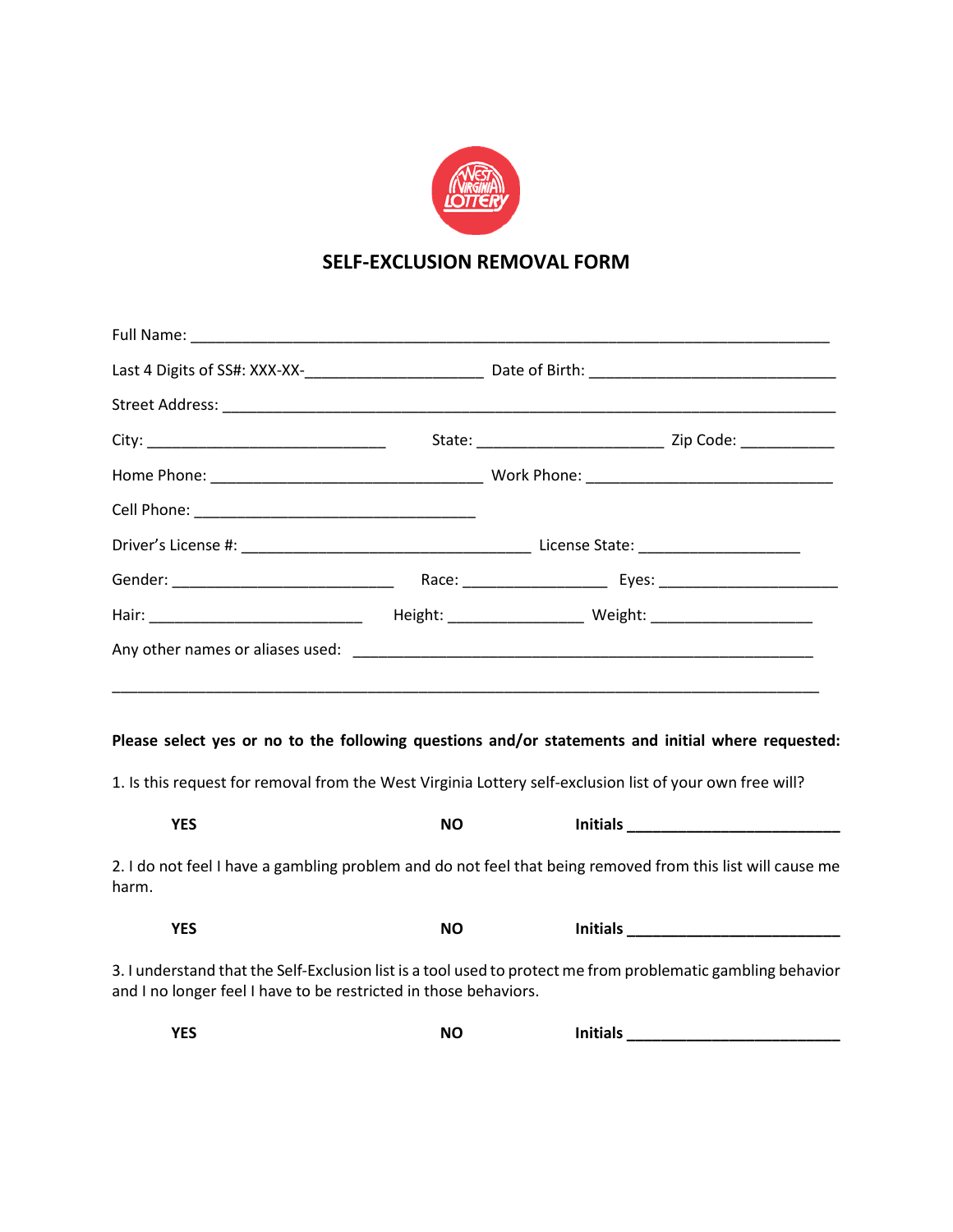4. I understand that by completing this application, I am releasing myself from the protections and securities of the Self-Exclusion List.

5. I understand that by completing this application, I authorize the West Virginia Lottery to release the contents of this application to all West Virginia Casinos and their agents and affiliates.

**YES** NO Initials and the MO initials and the MO initials are the MO initials and the MO initials and the MO initials and the MO initials are the MO initials and the MO initials are the MO initials and the MO initials and

**YES NO** Initials **\_\_\_\_\_\_\_\_\_\_\_\_\_\_\_\_\_\_\_\_\_\_** 

6. I understand that by completing this application, I am hereby removed from the Self-Exclusion List, and any actions that occur after removal of this List are solely my responsibility and the West Virginia Lottery, its casinos, and their agents and affiliates are in no way responsible or accountable for actions or events that occur after I am removed from this list.

**YES** NO Initials

7. I understand that I am asking permission for reentry into any of the four (4) West Virginia Racetracks/Casinos and The Greenbrier Casino, all of which are regulated by the West Virginia Lottery, and can request to be placed back on this list at any time, following proper procedures.

| <b>VEC</b><br>1 LJ | <b>NO</b> | <b>Initials</b><br>____ |
|--------------------|-----------|-------------------------|
|--------------------|-----------|-------------------------|

## **PERSONAL ACKNOWLEDGEMENT**

I, \_\_\_\_\_\_\_\_\_\_\_\_\_\_\_\_\_\_\_\_\_\_\_\_\_\_\_\_\_\_\_\_\_\_\_\_\_\_\_\_\_\_\_\_\_\_\_\_\_\_\_\_\_, acknowledge and understand that I am requesting voluntary removal from the West Virginia Lottery's Self-Exclusion List. I hereby request and authorize the Lottery Commission to approve my removal from this list and I am hereby removed from the list of excluded persons pursuant to the Racetrack Table Games Rule §179-8-126 through 130 and/or Limited Gaming Facility Rule §179-4-171 through 175.

I have reviewed and understand the following terms of this self-exclusion removal and agree to all of them, as signified by my initials:

\_\_\_\_\_\_\_\_\_\_\_\_\_\_\_\_ This reinstatement is valid for ALL West Virginia Racetracks/Casinos, including The Greenbrier Casino, and it is my responsibility to police my gambling behavior at each.

\_\_\_\_\_\_\_\_\_\_\_\_\_\_\_\_ I understand I am ultimately held responsible for myself and limiting my access to West Virginia Casinos.

\_\_\_\_\_\_\_\_\_\_\_\_\_\_\_\_ I agree to the terms of this application, and accept reinstatement and its associated risks.

\_\_\_\_\_\_\_\_\_\_\_\_\_\_\_\_\_ I will not seek to hold the West Virginia Lottery or casino liable in any way should I enter a casino and/or use any of the services or privileges therein.

**------------------------------------------------------------------------------------------------------------**